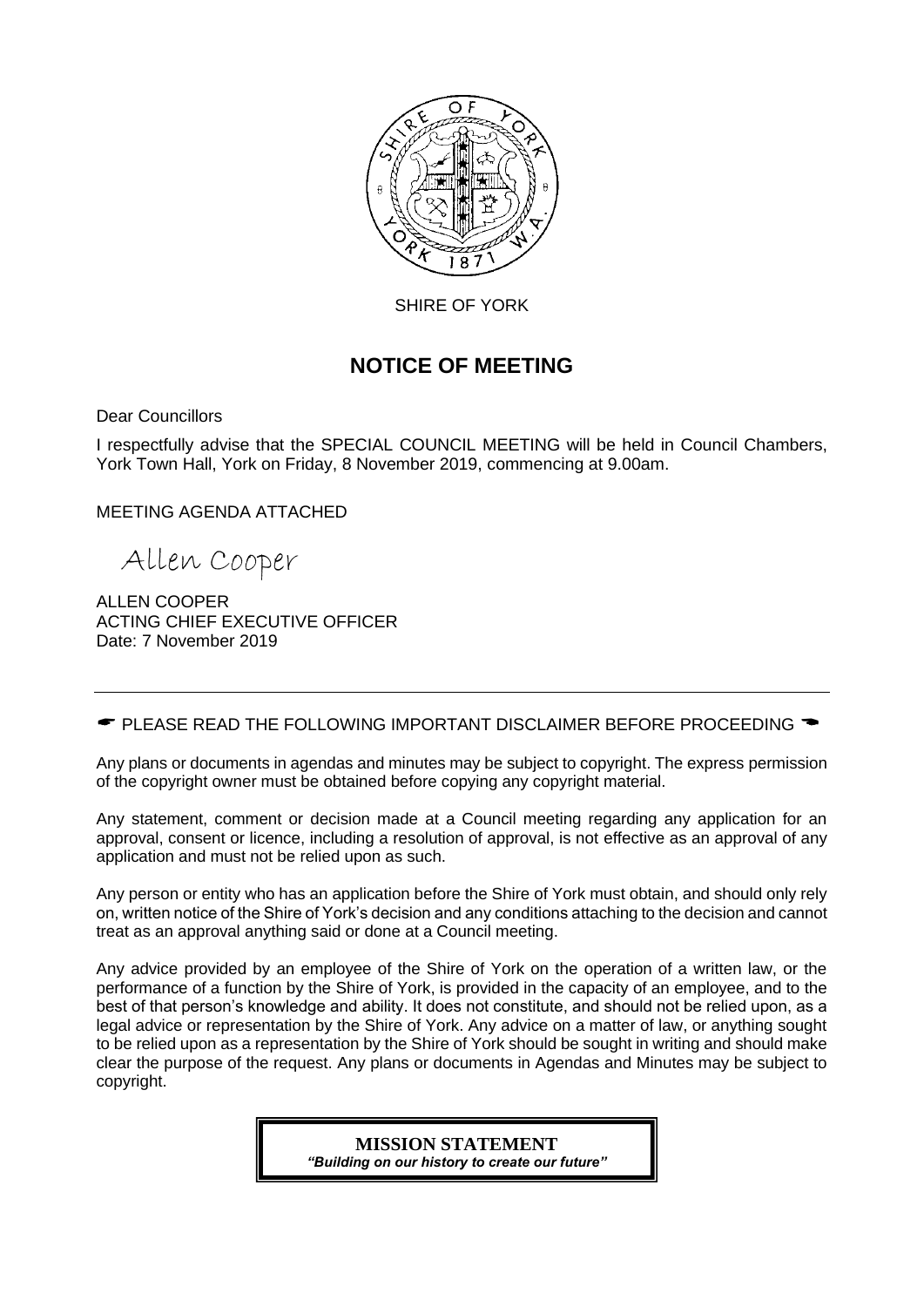### **Local Government Act 1995 (as amended)**

#### **Part 1 Introductory Matters**

- 1.3. Content and intent
	- (1) This Act provides for a system of local government by
		- (a) providing for the constitution of elected local governments in the State;
		- (b) describing the functions of local governments;
		- (c) providing for the conduct of elections and other polls; and
		- (d) providing a framework for the administration and financial management of local governments and for the scrutiny of their affairs.
	- (2) This Act is intended to result in
		- (a) better decision making by local governments;
		- (b) greater community participation in the decisions and affairs of local governments;
		- (c) greater accountability of local governments to their communities; and
		- (d) more efficient and effective local government.
	- (3) In carrying out its functions a local government is to use its best endeavours to meet the needs of the current and future generations through an integration of environmental protection, social advancement and economic prosperity.

# **Part 2 Constitution of Local Government**

#### **Division 2 Local Governments and Councils of Local Governments**

- 2.7 The Role of Council
	- (1) The Council
		- (a) directs and controls the Local Government's affairs; and
		- (b) is responsible for the performance of the Local Government's functions.
	- (2) Without limiting subsection  $(1)$ , the Council is to
		- (a) oversee the allocation of the Local Government's finances and resources; and
		- (b) determine the Local Government's policies.

#### **Meetings generally open to the public**

- **5.1.** (1) Subject to subsection (2), the following are to be open to members of the public
	- (a) all council meetings; and
	- (b) all meetings of any committee to which a local government power or duty has been delegated.
	- (2) If a meeting is being held by a council or by a committee referred to in subsection (1) (b), the council or committee may close to members of the public the meeting, or part of the meeting, if the meeting or the part of the meeting deals with any of the following —
		- (a) a matter affecting an employee or employees;
		- (b) the personal affairs of any person;
		- (c) a contract entered into, or which may be entered into, by the local government and which relates to a matter to be discussed at the meeting;
		- (d) legal advice obtained, or which may be obtained, by the local government and which relates to a matter to be discussed at the meeting;
		- (e) a matter that if disclosed, would reveal
			- (i) a trade secret;
			- (ii) information that has a commercial value to a person; or
			- (iii) information about the business, professional, commercial or financial affairs of a person, where the trade secret or information is held by, or is about, a person other than the local government;
		- (f) a matter that if disclosed, could be reasonably expected to —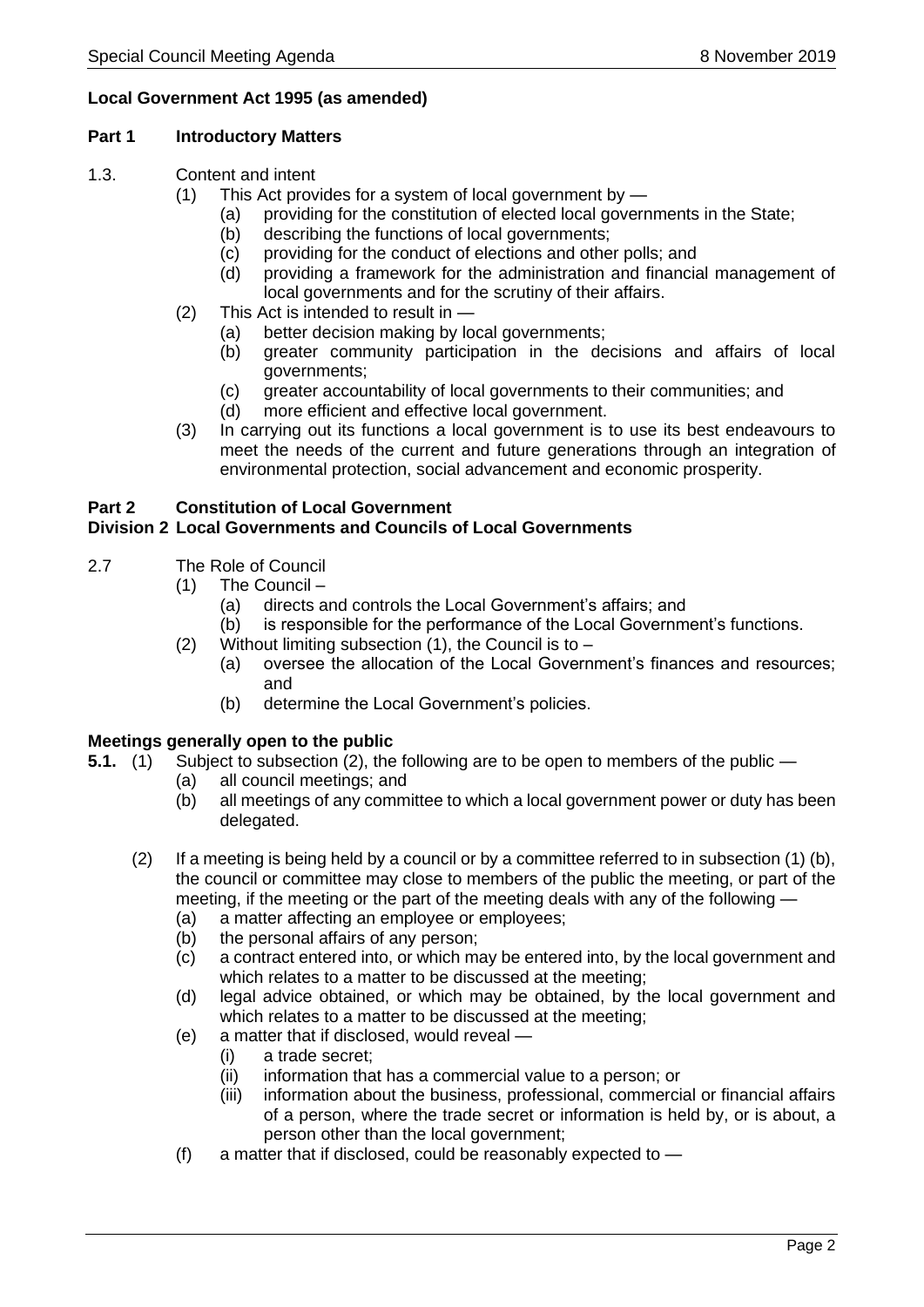- (i) impair the effectiveness of any lawful method or procedure for preventing, detecting, investigating or dealing with any contravention or possible contravention of the law;
- (ii) endanger the security of the local government's property; or
- (iii) prejudice the maintenance or enforcement of a lawful measure for protecting public safety;
- (g) information which is the subject of a direction given under section 23 (1a) of the Parliamentary Commissioner Act 1971; and
- (h) such other matters as may be prescribed.
- (3) A decision to close a meeting or part of a meeting and the reason for the decision are to be recorded in the minutes of the meeting.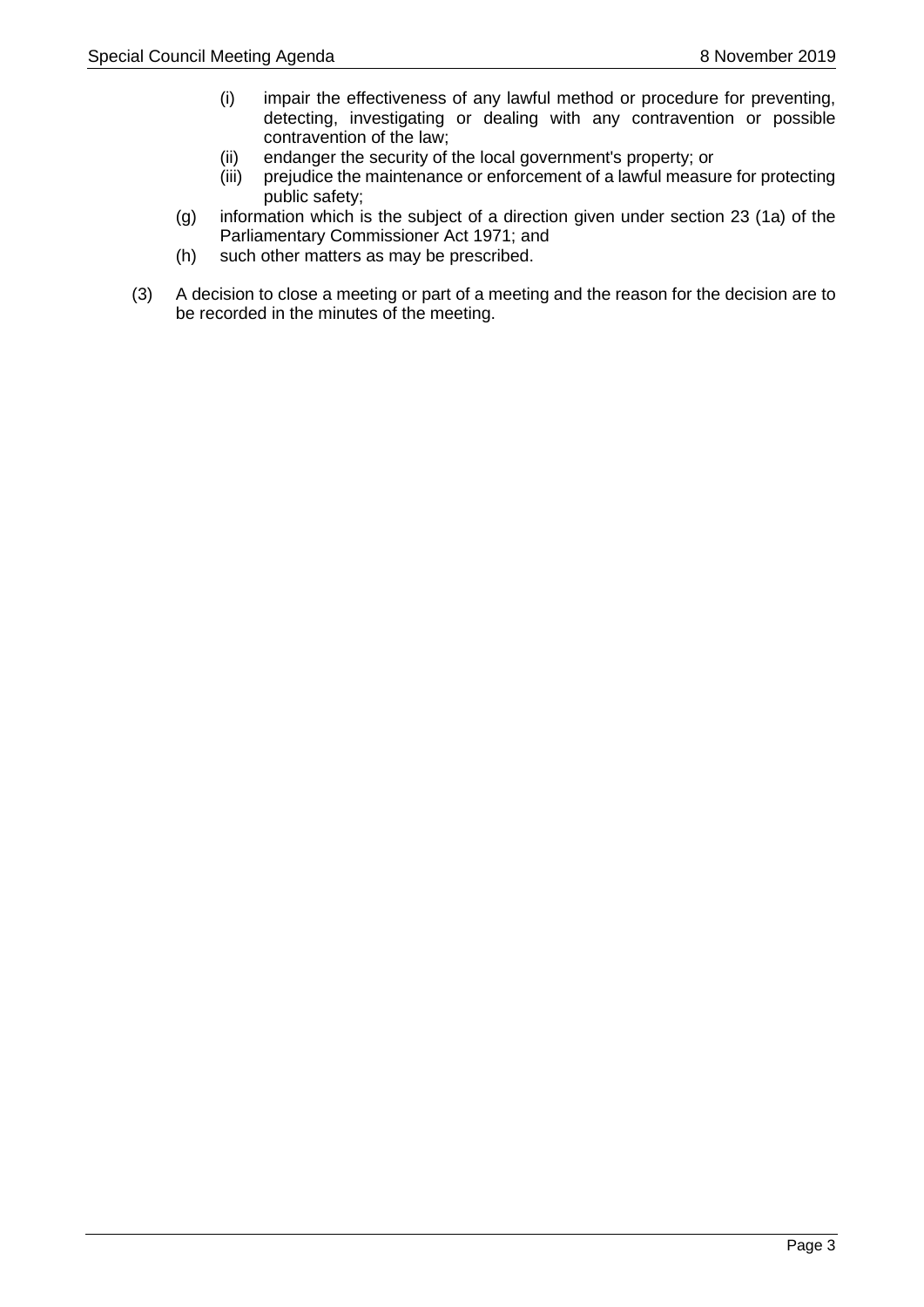

# **G 2.6 PUBLIC QUESTION TIME**

## **Policy Statement**

1.0 "Public Question Time" will be limited to 15 minutes\*. The Council may exercise a discretion to extend the time by resolution if required. If there are questions remaining unasked at the expiration of the time allotted members of the public will be asked to submit their questions in writing to the Chief Executive Officer who will provide a written reply with the response placed in the Agenda of the next Ordinary Meeting of the Council.

*\* A minimum of 15 minutes is provided by Regulation 6(1) of the Local Government (Administration) Regulations 1996 (S.5.24 of the Local Government Act 1995)*

- 2.0 Questions may be asked at the Ordinary Council Meeting and any Committee meeting on any matter affecting the Council and the Shire's operations. Questions submitted to Special Meetings of the Council will be restricted to the subject matter of the meeting.
- 3.0 Each questioner will be limited to two (2) questions. Statements or long preamble are not permitted.
- 4.0 People wishing to ask questions will be encouraged to put their questions in writing or in a prescribed form and submit them to the Chief Executive Officer prior to 10 am on the day of the meeting. This allows for an informed response to be given at the meeting. Oral questions are permitted.
- 5.0 Priority will be given to questions about matters on the agenda for the meeting and which are submitted in accordance with 4.0 above.
- 6.0 Every person who wishes to ask a question must identify themselves and register with a Council Officer immediately prior to the meeting. Subject to 5.0 above questions will be taken in the order in which people register.
- 7.0 Questions containing offensive remarks, reference to the personal affairs or actions of Elected Members or staff, or which relate to confidential matters or legal action will not be accepted. Questions that the Presiding Member considers have been answered by earlier questions at the meeting or earlier meetings may not be accepted.
- 8.0 On receipt of a question the Presiding Member may answer the question or direct it to the Chief Executive Officer to answer. If the question is of a technical nature the Chief Executive Officer may direct the question to a senior technical officer present. If the question requires research it will be taken on notice.
- 9.0 There will be no debate on the answers to questions.
- 10.0 A summary of the question and the answer will be recorded in the minutes of the Council meeting at which the question was asked.
- 11.0 Public Question Time guidelines incorporating this policy are being prepared and will include information on the other methods of enquiry that are available to members of the public to obtain information from the Shire.

Adopted 21 October 2013 Amended 17 September 2015 Amended 23 November 2015 Reviewed 24 October 2016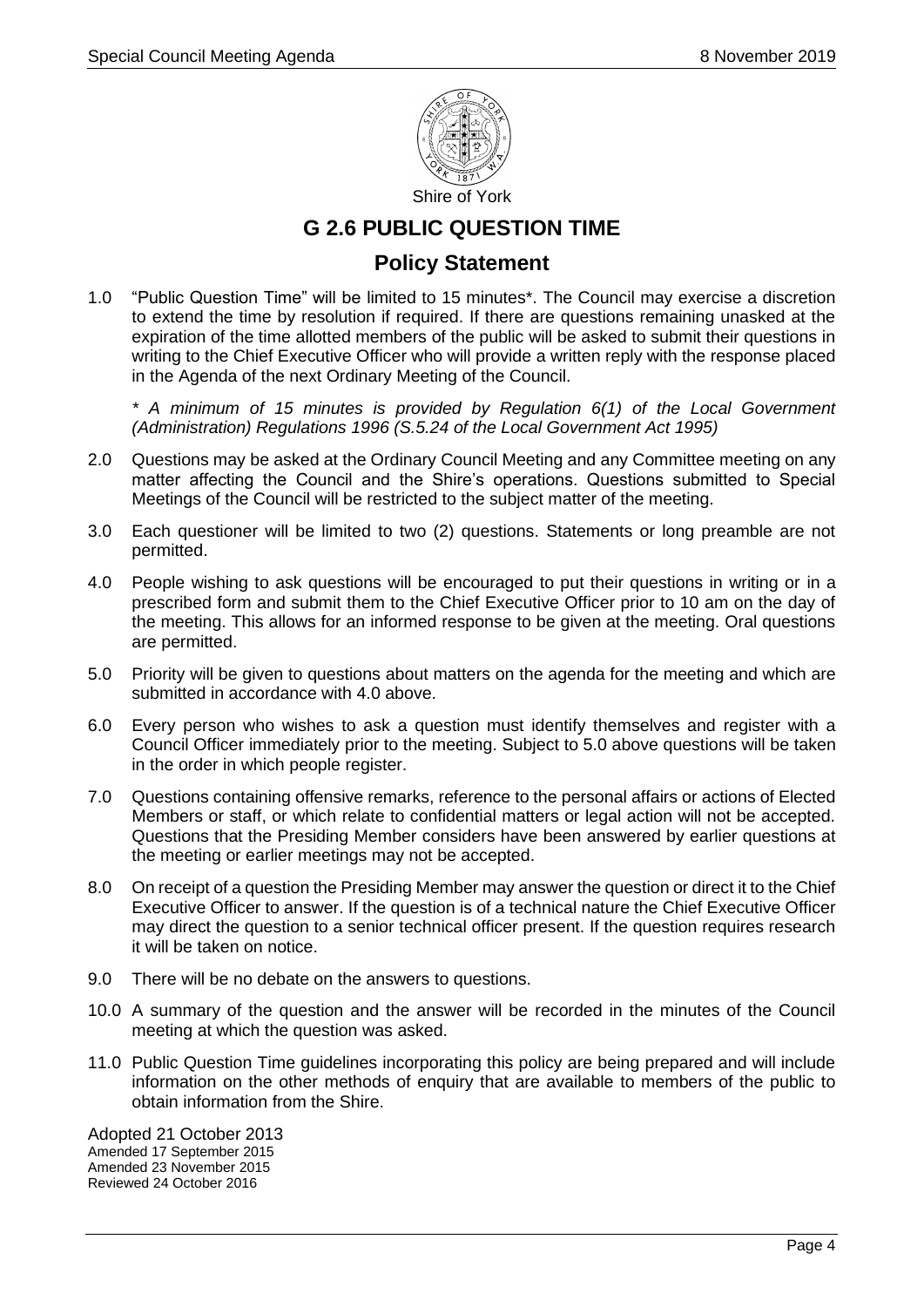# PUBLIC QUESTION TIME PROFORMA

**CONTINUED** 

# Question(s)

| Please ensure that your question complies with the Public Question Time Policy<br>Statement as published in the Council Agenda and stated as per the attached |                                                                                                                                                |  |
|---------------------------------------------------------------------------------------------------------------------------------------------------------------|------------------------------------------------------------------------------------------------------------------------------------------------|--|
| Name:                                                                                                                                                         |                                                                                                                                                |  |
| <b>Residential Address:</b>                                                                                                                                   | (Required if written response requested)                                                                                                       |  |
| <b>Organization Name:</b><br>(If presenting on behalf of)                                                                                                     |                                                                                                                                                |  |
| <b>Council</b>                                                                                                                                                | Item No. Referred To:<br>Meeting Date: _______________________                                                                                 |  |
|                                                                                                                                                               | Write your question(s) as clearly and concisely as possible - lengthy questions may be paraphrased.                                            |  |
| Note:                                                                                                                                                         | To provide equal opportunity for all in attendance to ask questions, a limit of two<br>(2) questions at a time from any one person is imposed. |  |
|                                                                                                                                                               |                                                                                                                                                |  |
|                                                                                                                                                               |                                                                                                                                                |  |
|                                                                                                                                                               |                                                                                                                                                |  |
|                                                                                                                                                               |                                                                                                                                                |  |
|                                                                                                                                                               |                                                                                                                                                |  |
|                                                                                                                                                               |                                                                                                                                                |  |
|                                                                                                                                                               |                                                                                                                                                |  |
|                                                                                                                                                               |                                                                                                                                                |  |
|                                                                                                                                                               |                                                                                                                                                |  |
|                                                                                                                                                               |                                                                                                                                                |  |
|                                                                                                                                                               |                                                                                                                                                |  |
|                                                                                                                                                               |                                                                                                                                                |  |
|                                                                                                                                                               |                                                                                                                                                |  |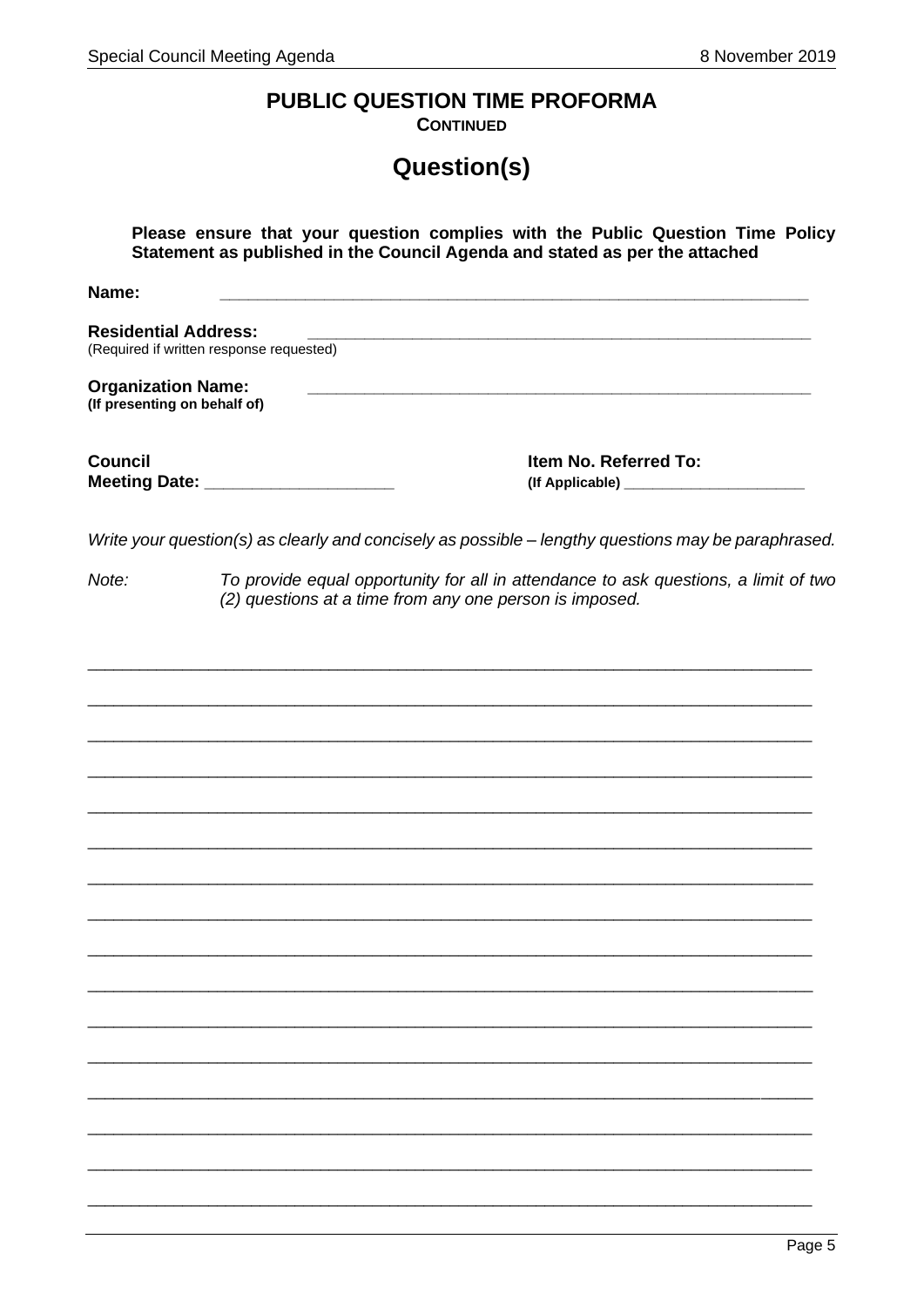| OFFICE USE ONLY |          |
|-----------------|----------|
|                 | Item No: |
|                 |          |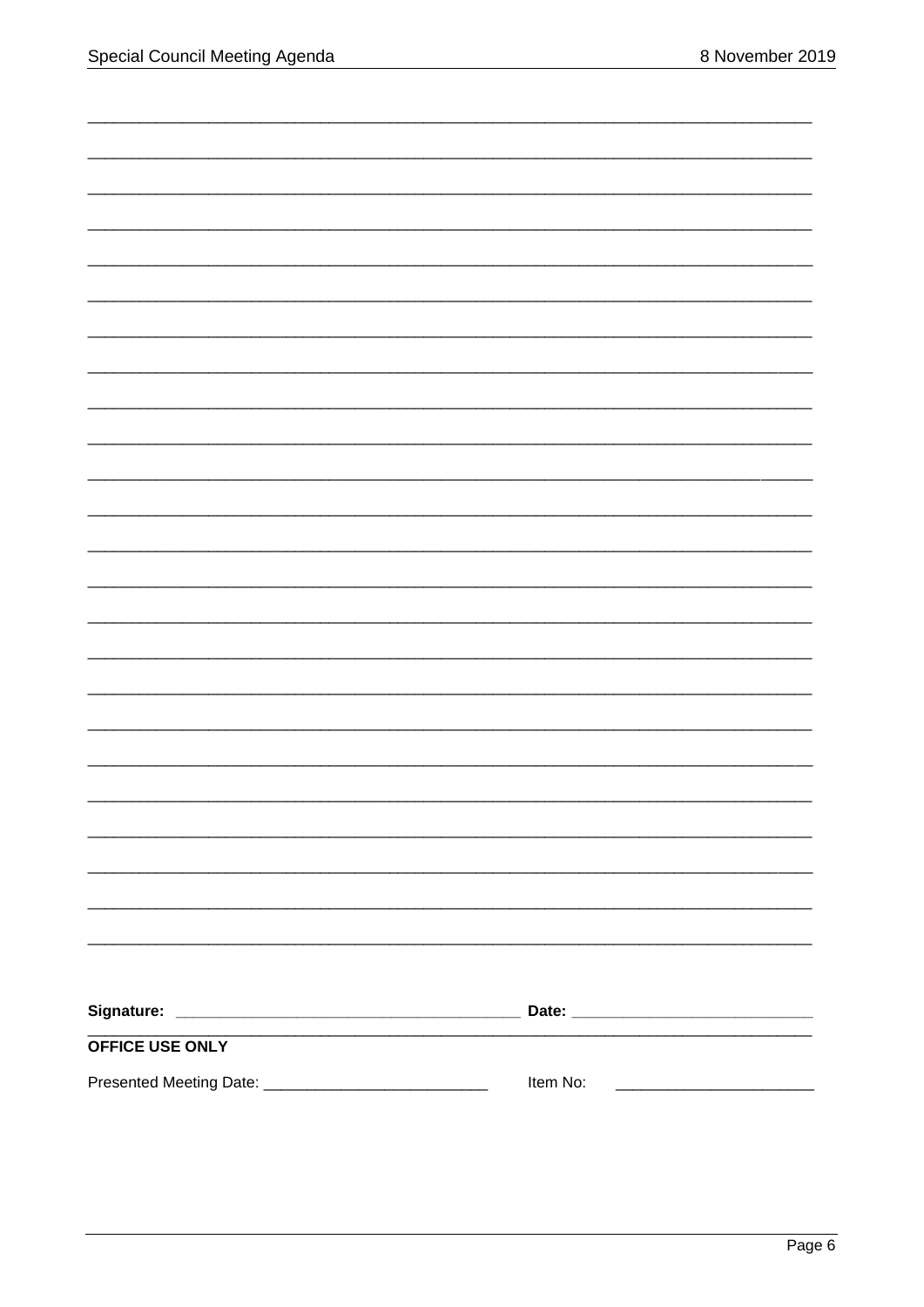# **Order Of Business**

| $\mathbf 1$             |     |                                                                         |  |
|-------------------------|-----|-------------------------------------------------------------------------|--|
|                         | 1.1 |                                                                         |  |
|                         | 1.2 |                                                                         |  |
|                         | 1.3 |                                                                         |  |
|                         | 1.4 |                                                                         |  |
|                         | 1.5 |                                                                         |  |
|                         | 1.6 |                                                                         |  |
|                         | 1.7 |                                                                         |  |
| $\overline{2}$          |     |                                                                         |  |
|                         | 2.1 |                                                                         |  |
|                         | 2.2 |                                                                         |  |
|                         | 2.3 |                                                                         |  |
|                         | 2.4 |                                                                         |  |
|                         | 2.5 | Number of People in the Gallery at Commencement of Meeting  10          |  |
| 3                       |     |                                                                         |  |
|                         | 3.1 |                                                                         |  |
|                         | 3.2 |                                                                         |  |
| $\overline{\mathbf{4}}$ |     |                                                                         |  |
| 5                       |     |                                                                         |  |
|                         | 5.1 |                                                                         |  |
|                         | 5.2 |                                                                         |  |
|                         | 5.3 |                                                                         |  |
|                         | 5.4 |                                                                         |  |
| 6                       |     |                                                                         |  |
| 7                       |     |                                                                         |  |
|                         | 7.1 |                                                                         |  |
|                         |     | SY162-11/19 - Confidential - Appointment of Chief Executive Officer  12 |  |
|                         | 7.2 |                                                                         |  |
| 8                       |     |                                                                         |  |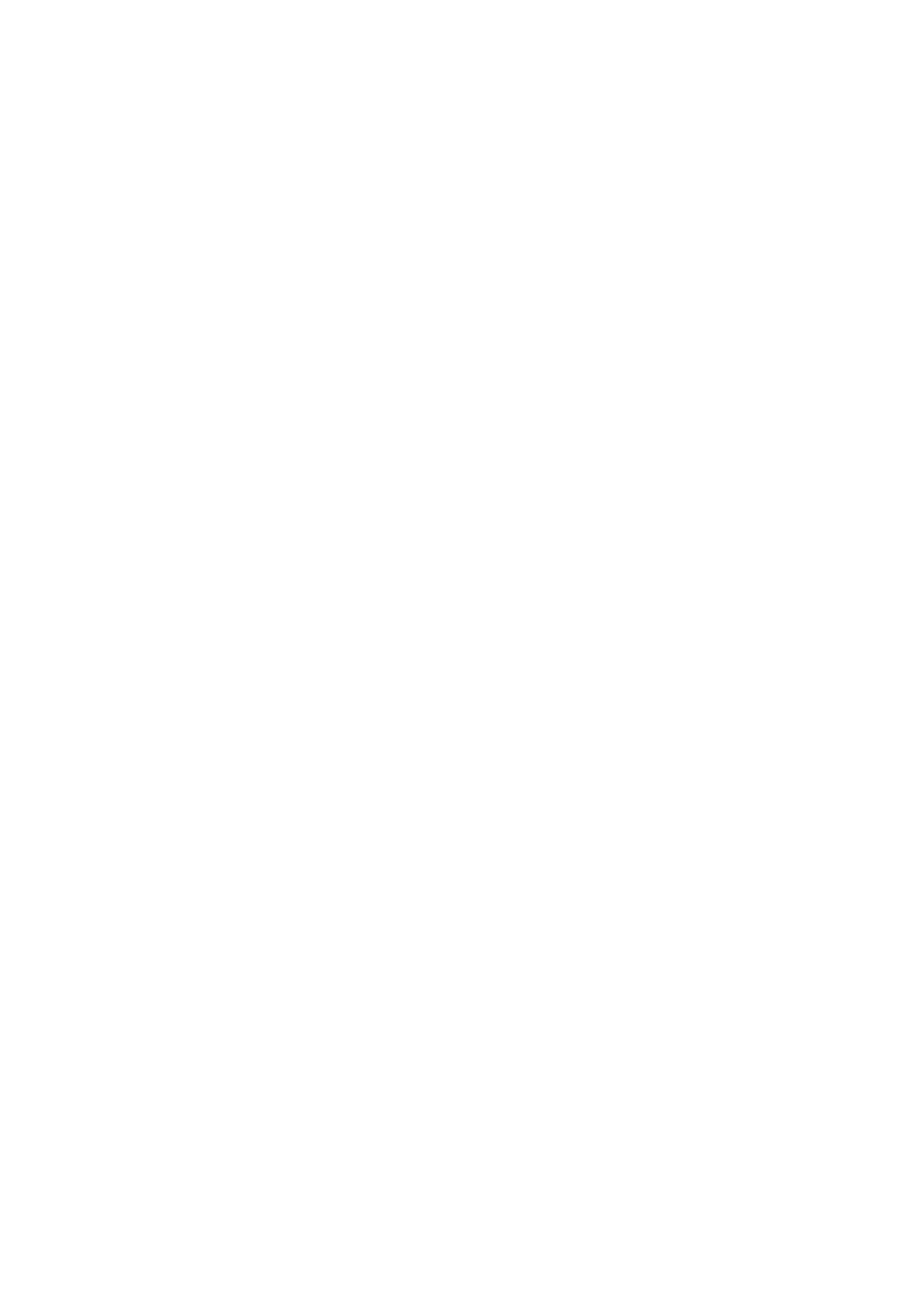The York Shire Council acknowledges the traditional owners of the land on which this meeting will be held.

#### <span id="page-8-0"></span>**1 OPENING**

- <span id="page-8-1"></span>1.1 Declaration of Opening
- <span id="page-8-2"></span>1.2 Disclaimer

The Shire President advises the following:

*"I wish to draw attention to the Disclaimer Notice contained within the agenda document and advise members of the public that any decisions made at the meeting today, can be revoked, pursuant to the Local Government Act 1995.*

*Therefore members of the public should not rely on any decisions until formal notification in writing by Council has been received. Any plans or documents in agendas and minutes may be subject to copyright. The express permission of the copyright owner must be obtained before copying any copyright material."*

- <span id="page-8-3"></span>1.3 Standing Orders
- <span id="page-8-4"></span>1.4 Announcement of Visitors
- <span id="page-8-5"></span>1.5 Declarations of Interest that Might Cause a Conflict

Councillors/Staff are reminded of the requirements of s5.65 of the Local Government Act 1995, to disclose any interest during the meeting when the matter is discussed and also of the requirement to disclose an interest affecting impartiality under the Shire of York's Code of Conduct.

| <b>Name</b> | <b>Item No &amp; Title</b> | <b>Nature of Interest</b><br>(and extent, where appropriate) |
|-------------|----------------------------|--------------------------------------------------------------|
|             |                            |                                                              |
|             |                            |                                                              |
|             |                            |                                                              |

#### <span id="page-8-6"></span>1.6 Declaration of Financial Interests

A declaration under this section requires that the nature of the interest must be disclosed. Consequently a member who has made a declaration must not preside, participate in, or be present during any discussion or decision making procedure relating to the matter the subject of the declaration.

Other members may allow participation of the declarant if the member further discloses the extent of the interest and the other members decide that the interest is trivial or insignificant or is common to a significant number of electors or ratepayers.

| <b>Name</b> | Item No & Title | <b>Nature of Interest</b><br>(and extent, where appropriate) |
|-------------|-----------------|--------------------------------------------------------------|
|             |                 |                                                              |
|             |                 |                                                              |
|             |                 |                                                              |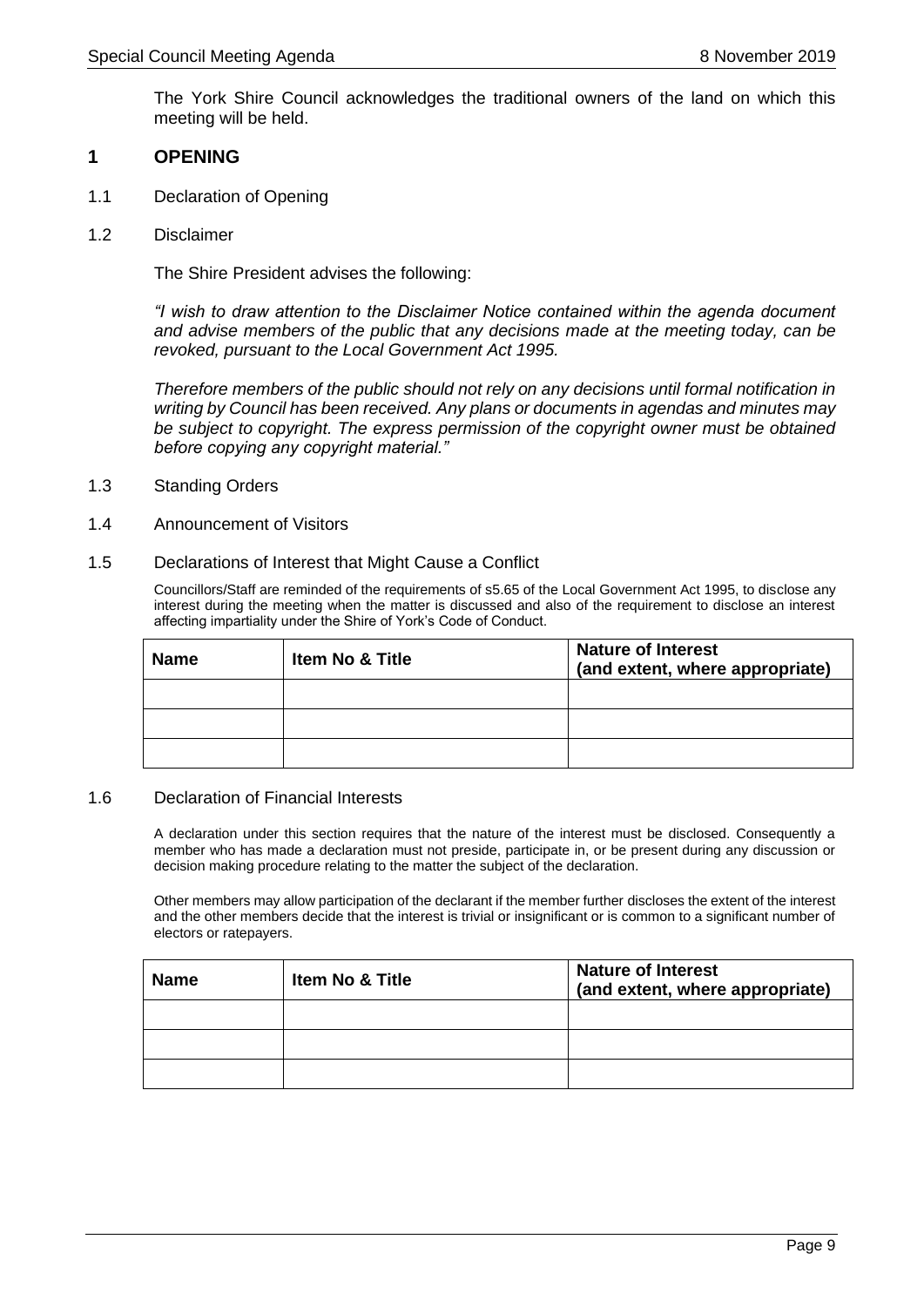#### <span id="page-9-0"></span>1.7 Disclosure of Interests that may affect Impartiality

Councillors and staff are required (Code of Conduct), in addition to declaring any financial interest, to declare any interest that might cause a conflict. The member/employee is also encouraged to disclose the nature of the interest. The member/employee must consider the nature and extent of the interest and whether it will affect their impartiality. If the member/employee declares that their impartiality will not be affected then they may participate in the decision making process.

| <b>Name</b> | <b>Item No &amp; Title</b> | <b>Nature of Interest</b><br>(and extent, where appropriate) |
|-------------|----------------------------|--------------------------------------------------------------|
|             |                            |                                                              |
|             |                            |                                                              |
|             |                            |                                                              |

#### <span id="page-9-1"></span>**2 ATTENDANCE**

- <span id="page-9-2"></span>2.1 Members
- <span id="page-9-3"></span>2.2 Staff
- <span id="page-9-4"></span>2.3 Apologies
- <span id="page-9-5"></span>2.4 Leave of Absence Previously Approved
- <span id="page-9-6"></span>2.5 Number of People in the Gallery at Commencement of Meeting

#### <span id="page-9-7"></span>**3 PUBLIC QUESTION TIME**

Public Question Time is conducted in accordance with the Act and Regulations. In addition to this the Shire's Council Meetings Local Law 2016 states –

#### **6.7 Other procedures for question time for the public**

- (1) A member of the public who wishes to ask a question during question time must identify themselves and register with a Council Officer immediately prior to the meeting.
- (2) A question may be taken on notice by the Council for later response.
- (3) When a question is taken on notice the CEO is to ensure that—
	- (a) a response is given to the member of the public in writing; and
	- (b) a summary of the response is included in the agenda of the next meeting of the Council.
- (4) Where a question relating to a matter in which a relevant person has an interest is directed to the relevant person, the relevant person is to—
	- (a) declare that he or she has an interest in the matter; and
	- (b) allow another person to respond to the question.
- (5) Each member of the public with a question is entitled to ask up to 2 questions before other members of the public will be invited to ask their questions.
- (6) Where a member of the public provides written questions then the Presiding Member may elect for the questions to be responded to as normal business correspondence.
- (7) The Presiding Member may decide that a public question shall not be responded to where—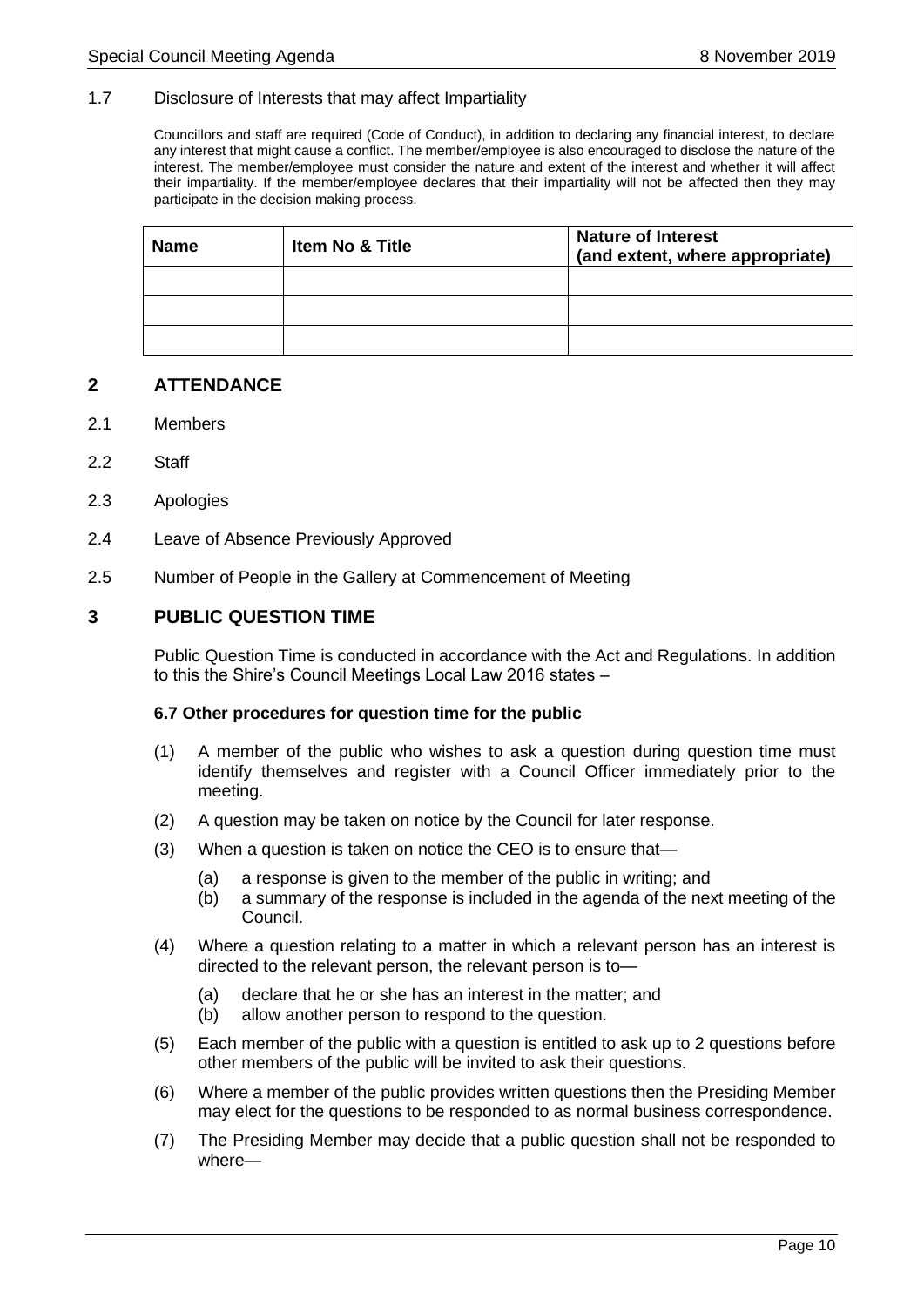- (a) the same or similar question was asked at a previous meeting, a response was provided and the member of the public is directed to the minutes of the meeting at which the response was provided;
- (b) the member of the public uses public question time to make a statement, provided that the Presiding Member has taken all reasonable steps to assist the member of the public to phrase the statement as a question; or
- (c) the member of the public asks a question that is offensive or defamatory in nature, provided that the Presiding Member has taken all reasonable steps to assist the member of the public to phrase the question in a manner that is not offensive or defamatory.
- (8) A member of the public shall have 2 minutes to submit a question.
- (9) The Council, by resolution, may agree to extend public question time.
- (10) Where any questions remain unasked at the end of public question time they may be submitted to the CEO who will reply in writing and include the questions and answers in the agenda for the next ordinary Council meeting.
- (11) Where an answer to a question is given at a meeting, a summary of the question and the answer is to be included in the minutes.
- <span id="page-10-0"></span>3.1 Written Questions – Current Agenda
- <span id="page-10-1"></span>3.2 Public Question Time

## <span id="page-10-2"></span>**4 APPLICATIONS FOR LEAVE OF ABSENCE**

## <span id="page-10-3"></span>**5 PRESENTATIONS**

- <span id="page-10-4"></span>5.1 Petitions
- <span id="page-10-5"></span>5.2 Presentations
- <span id="page-10-6"></span>5.3 Deputations
- <span id="page-10-7"></span>5.4 Delegates' reports

## <span id="page-10-8"></span>**6 ANNOUNCEMENTS BY PRESIDING MEMBER WITHOUT DISCUSSION**